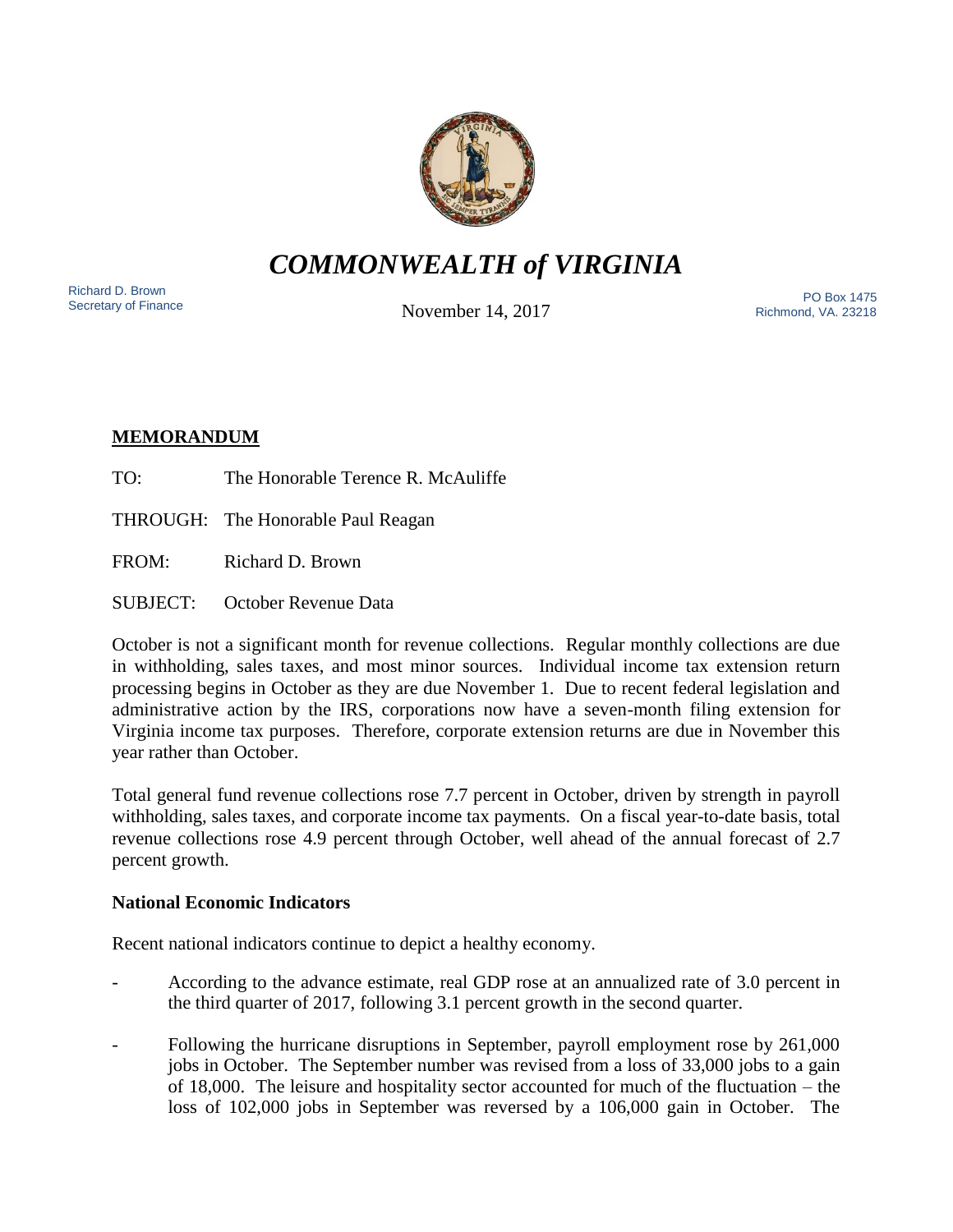unemployment rate declined slightly, from 4.2 to 4.1 percent in October, primarily due to a large decline in the labor force.

- Initial claims for unemployment rose by 10,000 to 239,000 during the week ending November 4. The four-week moving average fell by 1,250 to 231,250, the lowest level since March 31, 1973.
- The Conference Board's index of leading indicators fell 0.2 percent in September following a 0.4 percent increase in August, the first decline in the index since August 2016. The index was likely impacted by the effects of the hurricanes.
- The Conference Board's index of consumer confidence rose from 120.6 to 125.9 in October, its highest level since December 2000. Both the present conditions and the expectations components increased for the month.
- Conditions in the manufacturing sector were somewhat weaker than expected in October. The Institute of Supply Management index fell from 60.8 to 58.7, but continues to suggest manufacturing activity is expanding.
- The CPI rose 0.5 percent in September after a 0.4 percent increase in August. The index stands 2.2 percent above September 2016. Core inflation (excluding food and energy prices) rose by 0.1 percent and is 1.7 percent above a year ago.
- At its September meeting, the Federal Reserve maintained the federal funds target rate at 1.00 to 1.25 percent, and announced it will begin normalizing its balance sheet in October.

## **Virginia Economy**

In Virginia, employment growth slowed in September. Total payroll employment rose 0.9 percent in September from a year ago. Northern Virginia posted growth of 0.7 percent; Hampton Roads declined 1.2 percent; and Richmond-Petersburg rose 1.6 percent. The seasonally adjusted unemployment rate fell 0.1 percentage point to 3.7 percent and stands 0.4 percentage point below September of 2016.

The Virginia Leading Index rose 0.1 percent in September after increasing 0.7 percent in August. Future employment and initial claims for unemployment improved in September while auto registrations and the U.S. Leading Index fell. The indexes for Roanoke, Richmond, Hampton Roads, Charlottesville, Bristol, and Winchester increased while the indexes in Northern Virginia, Lynchburg, Harrisonburg, Blacksburg, and Staunton decreased.

### **October Revenue Collections**

Total general fund revenue collections rose 7.7 percent in October, driven by strength in payroll withholding, sales taxes, and corporate income tax payments. On a fiscal year-to-date basis, total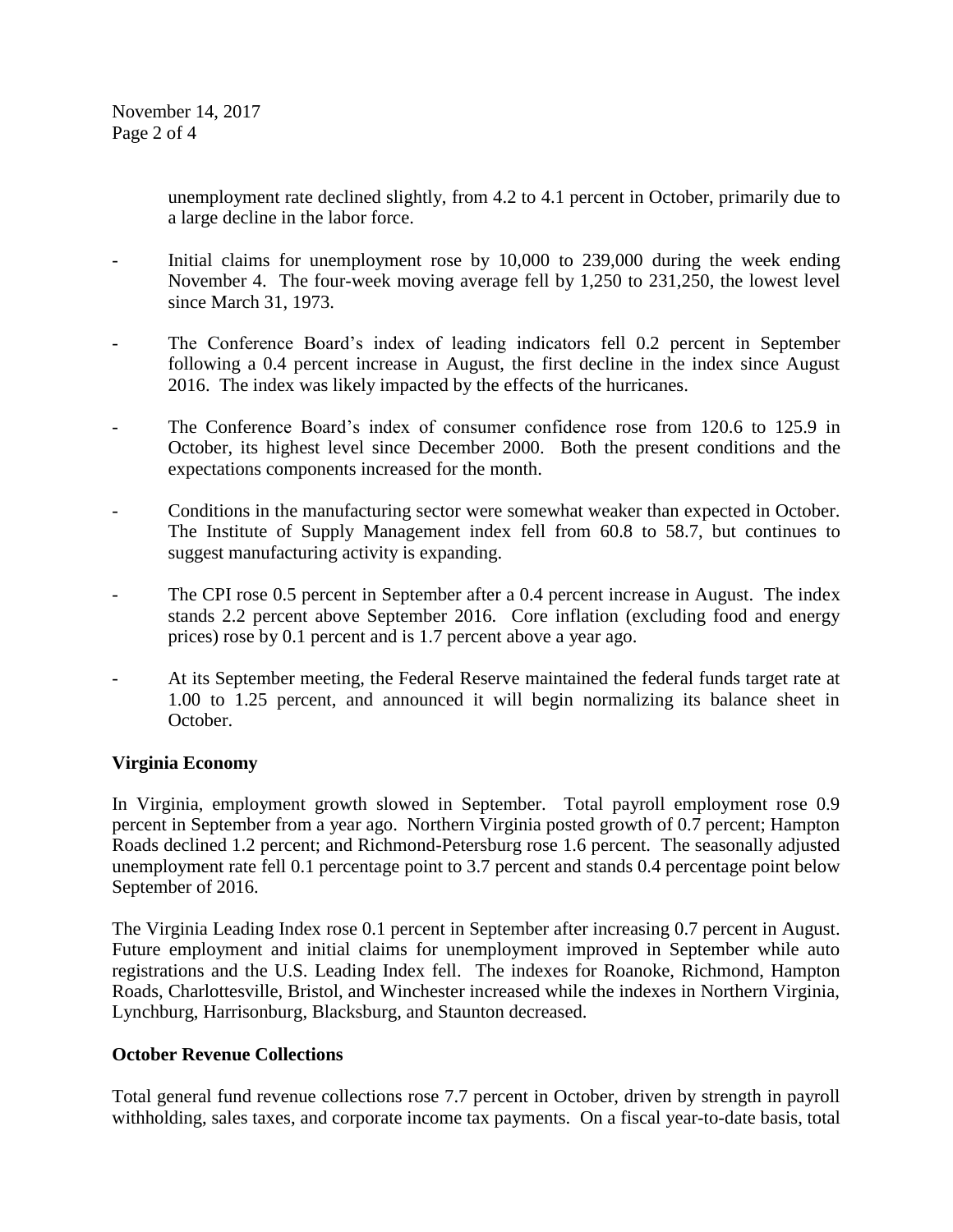November 14, 2017 Page 3 of 4

revenue collections rose 4.9 percent through October, well ahead of the annual forecast of 2.7 percent growth.

*Net Individual Income Tax (70% of general fund revenues)*: Through October, collections of net individual income tax rose 3.3 percent from the same period last year, ahead of the annual estimate of 2.6 percent growth. Performance in each component of individual income tax is as follows:

- *Individual Income Tax Withholding (63% of general fund revenues)*: Collections of payroll withholding taxes grew 4.0 percent for the month. Year-to-date, withholding collections are also 4.0 percent ahead of the same period last year, well ahead of the annual estimate of 1.8 percent growth.
- *Individual Income Tax Nonwithholding (17% of general fund revenues)*: October is not typically a significant month for collections in this source. Collections of \$110.5 million were above \$109.7 million in October of last year. Year-to-date collections were \$574.2 million compared with \$580.5 million in the same period last year, falling by 1.1 percent and trailing the annual estimate of 7.0 percent growth.
- *Individual Income Tax Refunds*: Through October, the Department of Taxation issued \$207.6 million in refunds compared with \$200.0 million in the same period last year, a 3.8 percent increase.

*Sales Tax (18% of general fund revenues)*: Collections of sales and use taxes, reflecting September sales, rose 9.0 percent in October. On a year-to-date basis, collections have risen 4.5 percent, above the annual estimate of 2.8 percent growth.

*Corporate Income Tax (4% of general fund revenues)*: As the result of recent federal legislation and administrative action by the IRS, corporations now have a seven-month filing extension for Virginia income tax purposes. With the seven-month filing extension, corporate extension returns are due in November this year rather than October. Thus, refunds are lagging last year's pace and corporate receipts are somewhat overstated.

On a year-to-date basis, collections of corporate income taxes were \$269.0 million compared with \$177.3 million in the same period last year, a 51.7 percent increase compared with the annual forecast of 1.6 percent. November collections will provide a clearer picture in this source as extension returns are processed.

*Wills, Suits, Deeds, Contracts (2% of general fund revenues)*: Collections of wills, suits, deeds, and contracts – mainly recordation tax collections – were \$34.0 million in October, compared with \$33.0 million in October of last year, an increase of 3.1 percent. On a year-to-date basis, collections are down 1.0 percent, trailing the annual forecast of 3.4 percent growth.